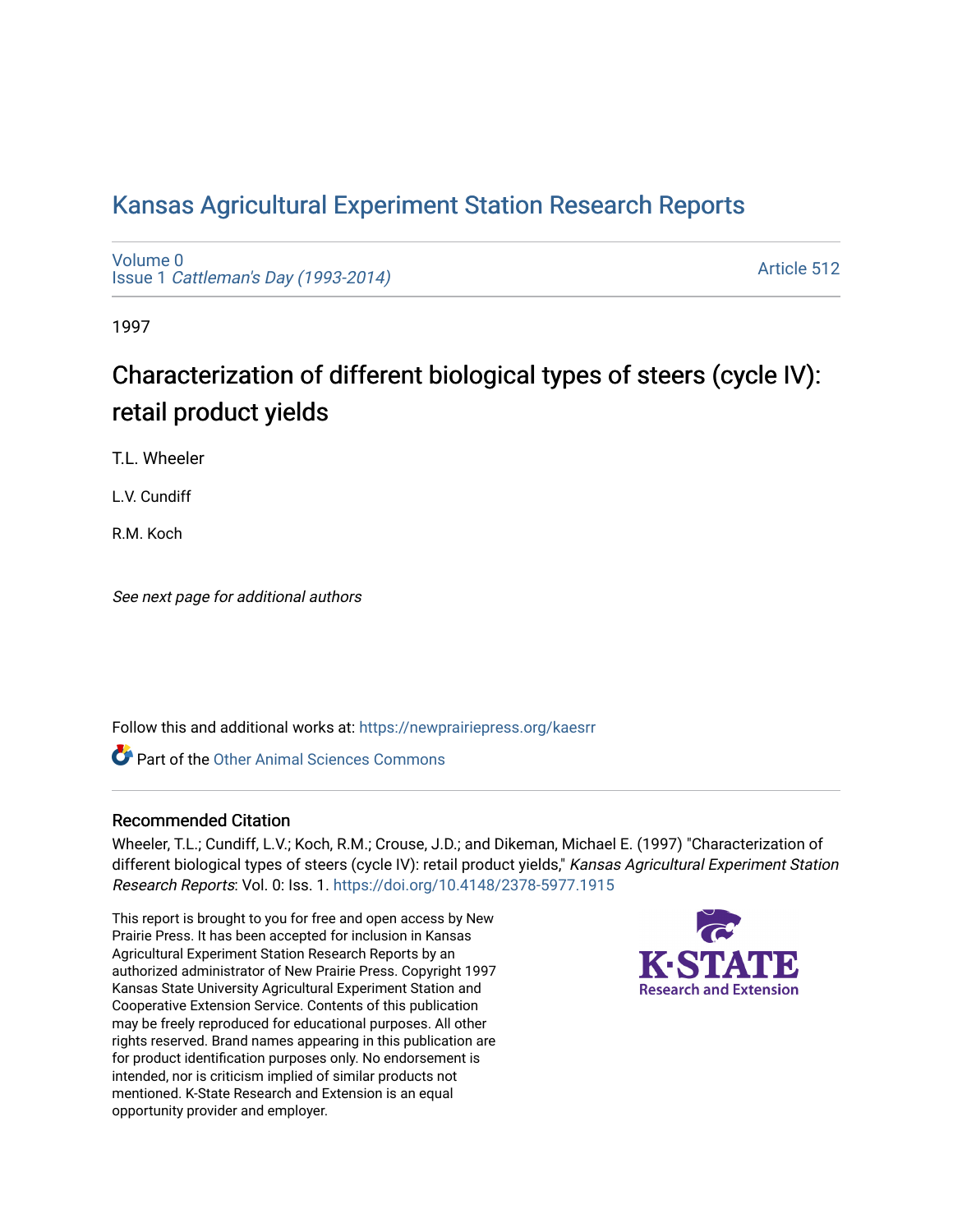## Characterization of different biological types of steers (cycle IV): retail product yields

## Abstract

Retail product (RP) yields of 888 steers were obtained from mating Hereford (H) and Angus (A) dams to H or A (HA), Charolais (Ch), Gelbvieh (G b), Pinzgauer (Pz), Shorthorn (Sh), Galloway (Gw), Longhorn (Lh), Nellore (Ne), Piedmontese (Pm), and Salers (Sa) sires. The yields were measured at two trim levels (.30 and .00 in.). Data were evaluated at constant age (426 d), carcass weight (714 lb), and marbling (Small00) endpoints. At a constant age of 426 d, RP% was greater in carcasses from steers sired by Continental European breeds (Gb, Ch, Sa, Pz; 63.3 to 65.5 % at .00 in. trim) than steers sired by British b reeds (Sh, HA; 60.1 to 61.0%). Carcasses from Pm-sired steers had the highest RP% (69.7%) at the age-constant endpoint . Although carcasses were heavier (P<.05) for Ch-sired than for Pm-sired steers, lean growth rate measured by RP trimmed to .30 in. fat at 426 d, was similar for Ch- and Pm-sired steers. Lean growth rat e was slowest for Lh-sired steers. Differences in RP% among sire breeds were minor at the Small 00 marbling endpoint. The ran king of sire breeds for weight of RP at a constant age of 426 d was: Ch, Pm, Gb, Sa, Ne, Pz, HA, Sh, Gw, and Lh. These sire-breed differences in RP yields allow for selection and crossing of breeds to optimize these traits. Of the breeds evaluated, Pm-sired steers produced the most muscular, trimmest, and highest cutability carcasses, and HA and Sh-sired steers produced the fattest, lowest cutability carcasses. Lh-sired steers had the slowest lean growth rate. Differences in RP% and(or) weight among sire breeds should be balanced with meat quality and other important production traits.

## Keywords

Cattlemen's Day, 1997; Kansas Agricultural Experiment Station contribution; no. 97-309-S; Report of progress (Kansas State University. Agricultural Experiment Station and Cooperative Extension Service); 783; Beef; Breeds; Carcasses; Retail product

## Creative Commons License



This work is licensed under a [Creative Commons Attribution 4.0 License](https://creativecommons.org/licenses/by/4.0/).

## Authors

T.L. Wheeler, L.V. Cundiff, R.M. Koch, J.D. Crouse, and Michael E. Dikeman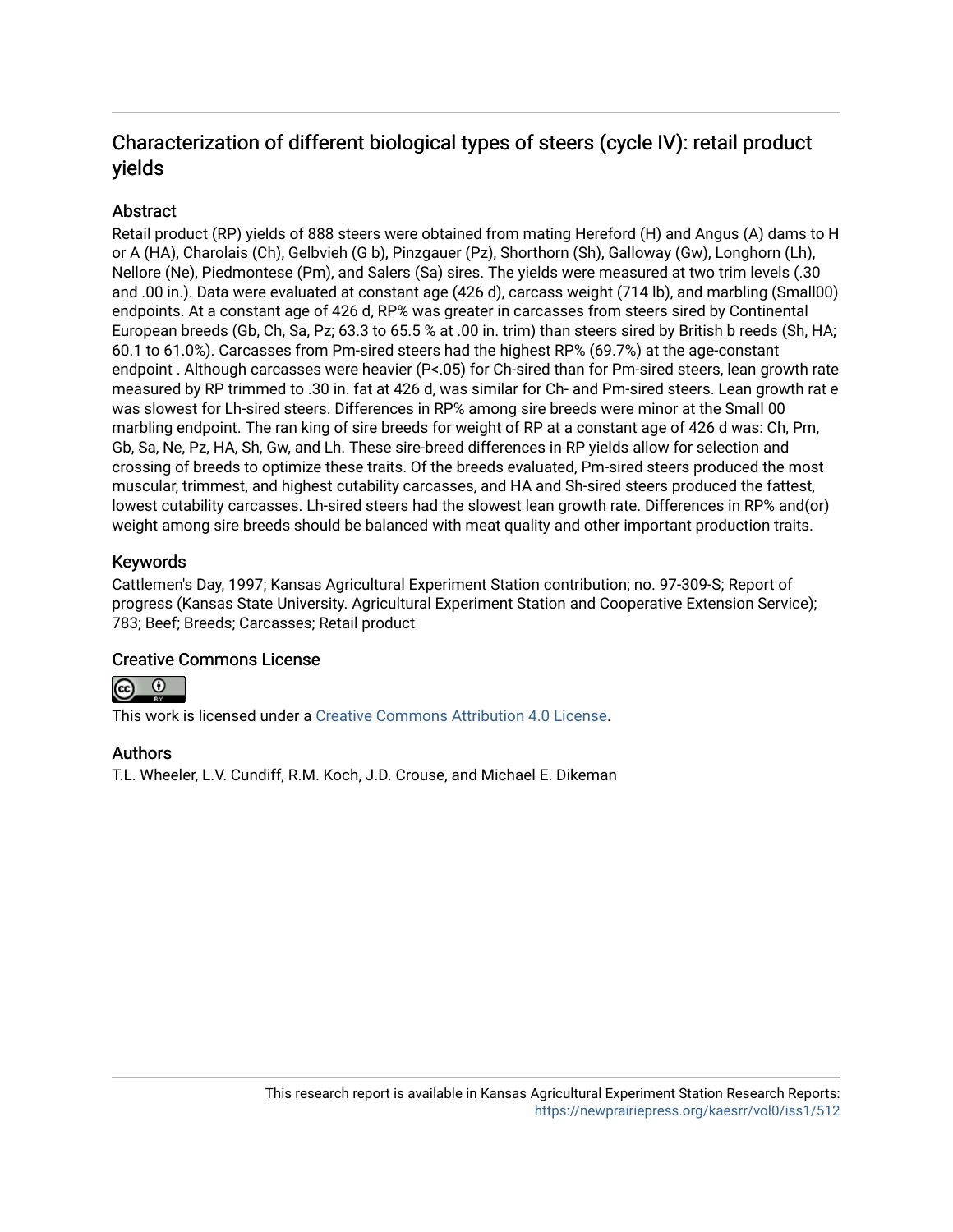### **CHARACTERIZATION OF DIFFERENT BIOLOGICAL TYPES OF STEERS (CYCLE IV): RETAIL PRODUCT YIELDS <sup>1</sup>**

*T. L. Wheeler*<sup>2</sup>, *M. E. Dikeman, L. V. Cundiff<sup>2</sup>, R. M. Koch<sup>3</sup>, and J.D. Crouse<sup>4</sup>* 

#### **Summary**

Retail product (RP) yields of 888 steers were obtained from mating Hereford (H) and Angus (A) dams to H or A (HA), Charolais (Ch), Gelbvieh (G b), Pinzgauer (Pz), Shorthorn (Sh), Galloway (Gw), Longhorn (Lh), Nellore (Ne), Piedmontese (Pm), and Salers (Sa) sires. The yields were measured at two trim levels (.30 and .00 in.). Data were evaluated at constant age  $(426 d)$ , carcass weigh  $t(714 lb)$ , and marbling (Smal  $\mathfrak{p}$ ) endpoints. At a constant age of 426 d, RP% was greater in carcasses from steers sired by Continental European breeds (Gb, Ch, Sa, Pz; 63.3 to 65.5 % at .00 in. trim) than steers sired by British  $b$  reeds (Sh, HA; 60.1) to 61.0%). Car casses from Pm-sired steers had the highest RP% (69.7%) at the age-constant endpoint. Although carcasses were heavier (P<.05) for Ch-sired than for Pm-sired steers, lean growth rate measured by RP trimmed to .30 in. fat at  $426$  d, wa s similar for Ch- and Pmsired steers. Lean growth rat e was slowest for Lh-sired steers. Differe nces in RP% among sire breeds were minor at the Small  $\alpha$ <sup>00</sup> marbling endpoint. The ran king of sire breeds for weight of RP at a constant age of 426 d was: Ch, Pm, Gb, Sa, Ne, Pz, HA, Sh, Gw, and Lh. These sire-breed differences in RP yields allow for selection and crossing of breeds to optimize these traits. Of the breeds evaluated, Pm-sired steers produced the most muscular, trimmest,

and highest cutability carcasses, and HA and Sh-sired steers produced the fattest, lowest cutabilit y carcasses. Lh-sired steers had the slowest lean growth rate. Differences in RP% and(or) weight among sire breeds should be balanced with meat quality and other important production traits.

(Key Words: Breeds, Carcasses, Retail Product.)

#### **Introduction**

Breed differences in production traits are essential genetic resources for improving beef production efficiency and carcass RP yields, because no breed excels in al ltraits important to beef production. Diverse breeds are necessary to exploit heterosis and complementarity through crossbreeding and to match genetic potential with feed resources, e nvironments, and market demands. Considerable variation in percentage and wei ghts of retail product and fat trim was detected among 16 sire breeds characterize d in the first three cycles of the GermPlasm Evaluation (GPE) research project at the Roman L. Hruska U.S. Meat Animal Research Center. The objective of Cycle IV research, which includes six new breeds and five breeds repeated from earlier cycles of GPE research, was to characterize a new sample of cattle breeds representing diverse biological

<sup>&</sup>lt;sup>1</sup>This article was derived from a research paper submitted to the Journal of Animal Science. These data are from the GermPlasm Evaluation research program conducted under the leadership of Dr. Larry V. Cundiff at the Roman L. Hruska U.S. Meat Animal Research Center, Clay Center, NE. Dr. Michael E. Dikeman was a collaborator on the carcass retail product data collection.

USDA, ARS, Roman L. Hruska U.S. Meat Animal Research Center, Clay Center, NE <sup>2</sup> 68933.

<sup>&</sup>lt;sup>3</sup>Department of Animal Science, University of Nebraska, Lincoln.

<sup>&</sup>lt;sup>4</sup>National Soil Tilth Laboratory, 2150 Pammel Drive, Ames, IA 50011.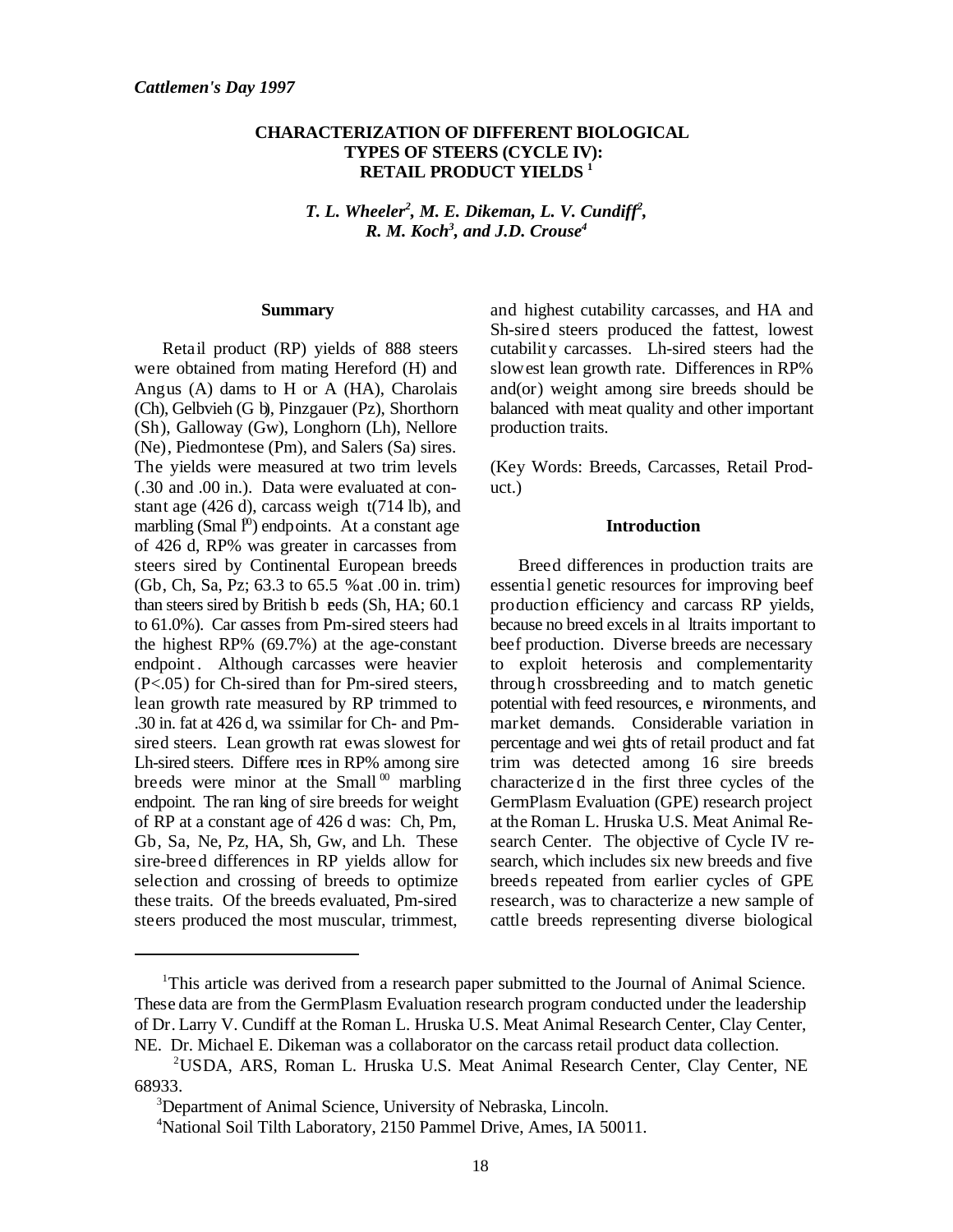types for carcass yields of RP, fat trim, and bone that affect quantity and value of production.

#### **Experimental Procedures**

Cycle IV of the GermPlasm Evaluation program began in 1985. Hereford and Angus dams were mated by AI to 30 Angus, 32 Hereford (both born 1982 to 1984), 29 Longhorn (Lh), 24 Piedmontese (Pm), 31 Charolais (Ch), 29 Salers (Sa), 31 Galloway (Gw), 22 Nellore (Ne), and 26 Shorthorn (Sh) bulls to produce progeny in five calf crops. Only data from Hereford  $\times$  Angus and Angus  $\times$  Hereford (HA) matings and not purebreds are presented to avoid confounding sire-breed effects with heterosis effects . After a 45-day AI period, one or two bulls each of Hereford, Angus, Ch, Gelbvieh (Gb), and Pinzgauer (Pz) breeds were used each year by natural service in single-sire breeding pastures. Data from cleanup (CU) sires were repor ted separately from AI sire data because of differences in selection intensity for those sires.

Calves were born from mid-March to late May and creep f ed whole oats from mid July or early August until weaning in October at about 170 days of age. Following a postweaning adjustmen t of 25 to 40 days, steers were fed separately by sire breed in replicated pens for about 200 days. A growing diet containing 66% corn silage, 22% corn, and 12% supplement (dry matter basis) wa s fed until steers weighed about 706 lb. Then a finishing diet containing 25% corn silage, 70% corn , and 5% supplement was fed to slaughter. Steers were slaughtered serially each year, in three or four groups spanning 56 to 84 days. USDA yield and quality grade data were obtained by USDA-ARS personnel.

The right side of each carcass was fabricated into subprimal cuts trimmed to .30 in, lean trim (20% fat), fat trim, and bone. Retail product was the sum of subprim **a** cuts plus lean trim. Subprimal cuts then were trimmed free (.00 in.) of surface fat , and all components were reweighed.

Data were anal yzed by least squares, mixed model procedures. In addition, linear regressions of traits o n days fed provided a method of adjustin g the age constant sire breed means to alternative endpoints. The regressions were used for estimating valu  $\alpha$  that would have been obtained if all animals i n a sire breed had been fed fewer or more days until the breed group average reached a given e ndpoint with regard to age, carcass weight, fat thickness, fat trim percentage, or marbling.

#### **Results and Discussion**

When data were adjusted to 426 days of age, AI Ch-sired steers produced the heaviest carcasses, whereas Lh- sired steers produced the lightest carcasses (Table 1). Carcasses produced by Gw-sired steers were lighter than all breeds except Lh. Carcasses from A ICh- and Pm-sired steers pro duced greater weights of RP than most other sire breeds a tboth trim levels. Carcasse s from Lh-sired steers produced the lowest weight of RP at both trim levels, followed by Gw- and CU HA-sired s teers. AI HAand Sh-sired steers produced similar weights of RP. Carcasses fro m Pm-sired steers produced the lowest weig ht of fat trim at both trim levels, whereas Sh- and AI HA-sired steers produced the most fat trim (Table 1). AI Ch-sired steers yielded the greatest weight of bone, whereas Lh-sired steers yielded the lowest weight of bone followed by Gw-sired steers. Differences in weights of carcass components, of course, were associated with sire-breed differences in carcass weights.

When RP, fat trim, and bone were expressed as percentages of carcass weights, Pmsired steers showed greater advantages over other breeds in percentages of RP and fat trim than in weights of these components. Their RP% was 4.2 to 5.8% greater at .00 in. trim than the Ch- and Gb-sired groups. AI Ch-, CU Ch-, Sa-, and CU Gb-sired steers were intermediate in RP% (64.2 to 65.5% at .00 in. trim), whereas AI HA-, CU HA- and Sh-sired steers had the lowest RP% (60.1 to 61.0% at .00 in. trim). These differences in RP% among sirebreed groups largely were due to differences in percentages of fat trim, but als oto differences in muscle to bone ratio rather than to differences in percentages of bone. For e xample, the difference between AI HA- and Pm-sired steers in percentage of fat trim (.00 in.) was 26.4 versus 16.9%, respectively, whereas no difference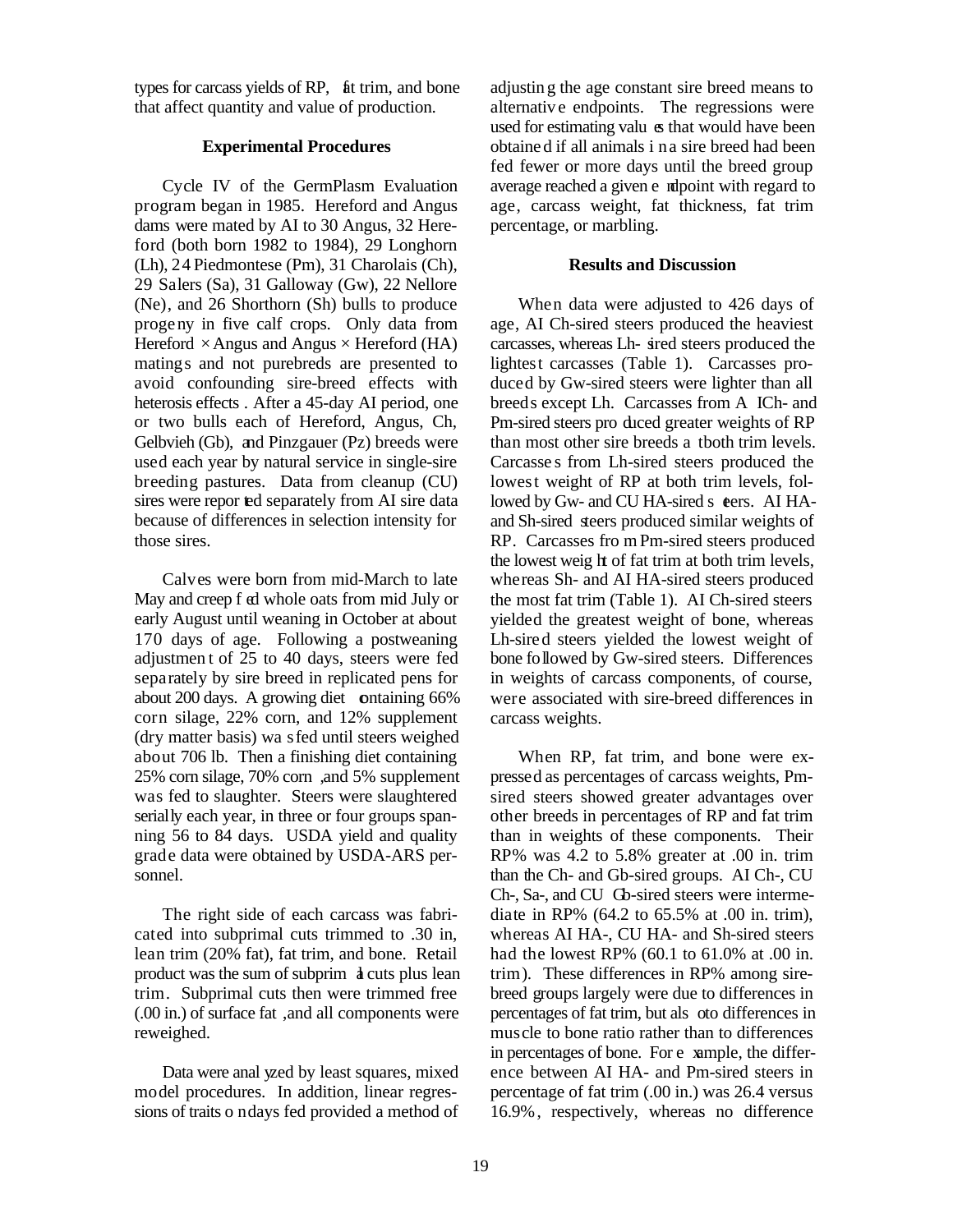occurre d in percentage of bone (13.4 versus 13.4%). The range in percentage of bone among all sire-breed groups was from 13.4 to 14.5%.

When data were adjusted to a constant carcass weight of 714 lb, Pm-sired steers still produced the highest RP% and lowest percentage of fat trim. Shorthorn-, CU HA-, AI HA-, and Lh-sired steers produced carcasses with the lowest RP%. Longhorn-sired steers produced c arcasses with a higher percentage of fat trim than all sire breeds except CU HA-, AI HA-, and Sh-sired steers. Carcasses from Pmsired steers produced the lowest percentage of fat trim of all sire breed groups. In fact, Pmsired steers produced less fat at .00 in. trim than AI HA-, CU HA- , Sh-, Gw- and Lh-sired steers when trimmed to only .30 in. The percentage of bone still ranged only from 13.0 to 15.0% among sire breed groups when data were adjusted to a constant weight of 714 lb. These differences among sire breeds at 714 lb endpoint reflect maxim um variation in RP, fat trim, and bone percentages relative to age or marbling endpoints.

At a constant marbling endpoint (Smal  $\mathcal{P}$ ), CU Ch- and Ne-sired steers produced the heaviest carcasses, whereas Sh-, Lh a nd CU HA-sired steers produced the lightest. Carcasses from Pm-sired steers still had the highest RP%, whereas AI HA and Ne-sired steers had lower RP% than all sire breeds except for CU Ch-sired steers. Percentages of fat trim among AI HA-, CU HA, Lh-, and Sa-sired steers were not different (P<.05) at Small  $\omega$  marbling. However, Sh-sired steers pro duced carcasses with a lower percentage o f fat trim than AI HA- and CU Chsired steers at Small $\omega$ <sup>00</sup> marbling. Percentage of fat trim was highest for Ne-sired steers at  $Small<sup>00</sup>$  marbling. Percentages of bone changed only slightly when the data were adjusted to different endpoints.

On the average, RP% was reduced 5.6% by trimming all fat (.00 in.) compared to leaving .30 in. of fat on subprimal cuts. Trim level had little impact on sire breed differences in RP%, although relatively less fat was trimmed from Pm- and more from Sh- and HA-sired steers by trimming to  $.00$  in. compared  $\bullet$  trimming to  $.30$ in.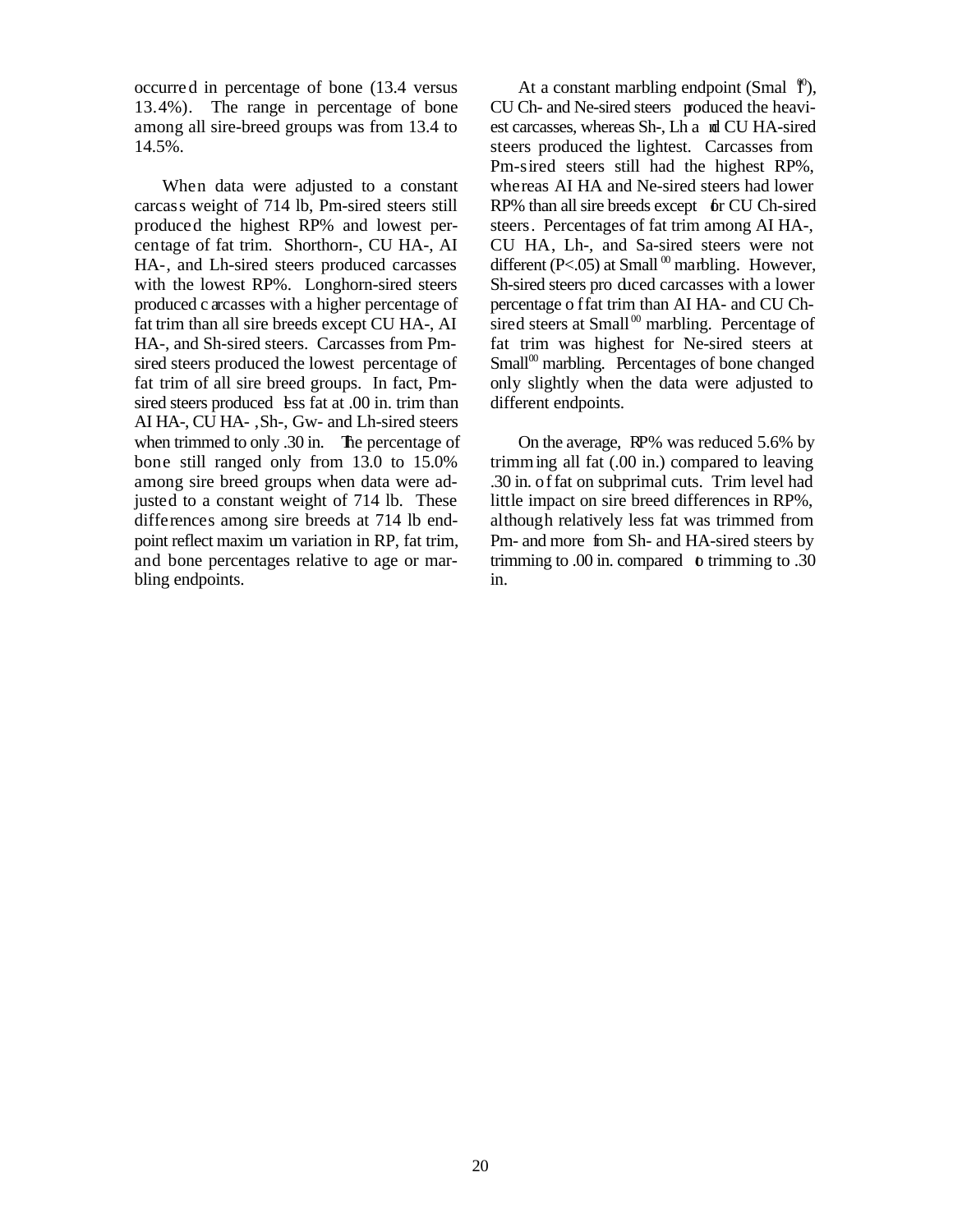|                                     | o             |      | Sire Breed <sup>a</sup> |                     |                |                 |                 |                 |     |     |                               |     |     |     |                  |
|-------------------------------------|---------------|------|-------------------------|---------------------|----------------|-----------------|-----------------|-----------------|-----|-----|-------------------------------|-----|-----|-----|------------------|
| Trait                               | Trim<br>Level | Mean | AI<br>HA                | <b>CU</b><br>HA     | AI<br>Ch       | <b>CU</b><br>Ch | <b>CU</b><br>Gb | <b>CU</b><br>Pz | Sh  | Gw  | Lh                            | Ne  | Pm  | Sa  | LSD <sup>b</sup> |
| Cold carcass<br>wt, lb <sup>c</sup> |               | 686  | 718                     | 679                 | 751            | 720             | 709             | 690             | 716 | 645 | 600                           | 711 | 695 | 717 | 22.5             |
| Product wt, lb                      |               |      |                         |                     |                |                 |                 |                 |     |     |                               |     |     |     |                  |
| Total retail<br>product             | $.30$ in.     | 468  | 473                     | 452                 | 524            | 503             | 498             | 473             | 468 | 444 | 411                           | 487 | 515 | 498 | 16.3             |
|                                     | .00 in.       | 430  | 431                     | 412                 | 484            | 464             | 461             | 436             | 427 | 407 | 378                           | 447 | 483 | 459 | 15.4             |
| Fat trim                            | .30 in.       | 132  | 157                     | 142                 | 127            | 124             | 119             | 128             | 156 | 122 | 114                           | 137 | 96  | 127 | 12.3             |
|                                     | .00 in.       | 162  | 191                     | 174                 | 157            | 154             | 148             | 157             | 188 | 151 | 139                           | 169 | 120 | 157 | 13.7             |
| Bone                                | .30 in.       | 86   | 88                      | 85                  | 100            | 93              | 91              | 89              | 92  | 80  | 75                            | 87  | 85  | 92  | 3.1              |
|                                     | .00 in.       | 94   | 96                      | 93                  | 109            | 101             | 99              | 97              | 100 | 87  | 83                            | 95  | 93  | 100 | 3.5              |
| Product, % <sup>d</sup>             |               |      |                         |                     |                |                 |                 |                 |     |     |                               |     |     |     |                  |
| Total retail                        |               |      |                         |                     |                |                 |                 |                 |     |     |                               |     |     |     |                  |
| product                             | .30 in.       | 68.5 | 66.1                    |                     | 66.8 70.0 70.2 |                 | 70.6            | 68.8            |     |     | 65.7 69.0 68.7 68.7 74.3 69.6 |     |     |     | 1.3              |
|                                     | .00 in.       | 62.9 | 60.2                    |                     |                | 61.0 64.8 64.9  | 65.5            | 63.4            |     |     | 60.1 63.3 63.3 63.2 69.7 64.2 |     |     |     | 1.4              |
| Fat trim                            | .30 in.       | 18.9 | 21.4                    |                     | 20.6 16.6 16.8 |                 | 16.4            | 18.2            |     |     | 21.4 18.6 18.7 18.9 13.5 17.5 |     |     |     | 1.5              |
|                                     | .00 in.       | 23.3 | 26.4                    |                     | 25.3 20.7      | 20.0            | 20.4            | 22.5            |     |     | 25.9 23.1 22.9 23.4 16.9 21.7 |     |     |     | 1.6              |
| Bone                                | .30 in.       | 12.6 | 12.3                    |                     | 12.6 13.4 13.0 |                 | 13.0            | 13.0            |     |     | 12.9 12.5 12.6 12.3 12.2 12.9 |     |     |     | $\mathcal{A}$    |
|                                     | .00 in.       | 13.8 |                         | 13.4 13.7 14.5 14.2 |                |                 | 14.1            | 14.1            |     |     | 14.1 13.6 13.8 13.5 13.4 14.0 |     |     |     | $\cdot$ 4        |

#### **Table 1. Sire Breed Least Squares Means for Product Yields at Two Fat Trim Levels Adjusted to 426 Days of Age**

<sup>a</sup>The Hereford and Angus sires were considered new (bor nl 982-84) relative to the original Hereford and Angus sires (born 1963-70) used in Cycles I to III of the GermPlasm Evaluation project . Cleanup (CU) sires also represented "new" sires, but did not have as much selection intensity as the AI sires, and thu sresults from their progeny were reported separately. HA = Hereford  $\times$  Angus and Angus × Hereford crosses, Ch = Charolais, Gb = Gelbvieh, P  $\neq$  Pinzgauer, Sh = Shorthorn, Gw = Galloway, Lh = Longhorn, Ne = Nellore, Pm = Piedmontese, Sa = Salers.

 $b$ LSD is the least difference between means of breeds required for significance (P<.05).

 $c$ Calculate d as the sum of all dissected part s from each side (x 2 to give carcass weight) to avoid confounding percentage yield differences with differences in side shrink caused by various lengths of time before sides were cut.

 ${}^d$ Expressed as a percentage of carcass weight.